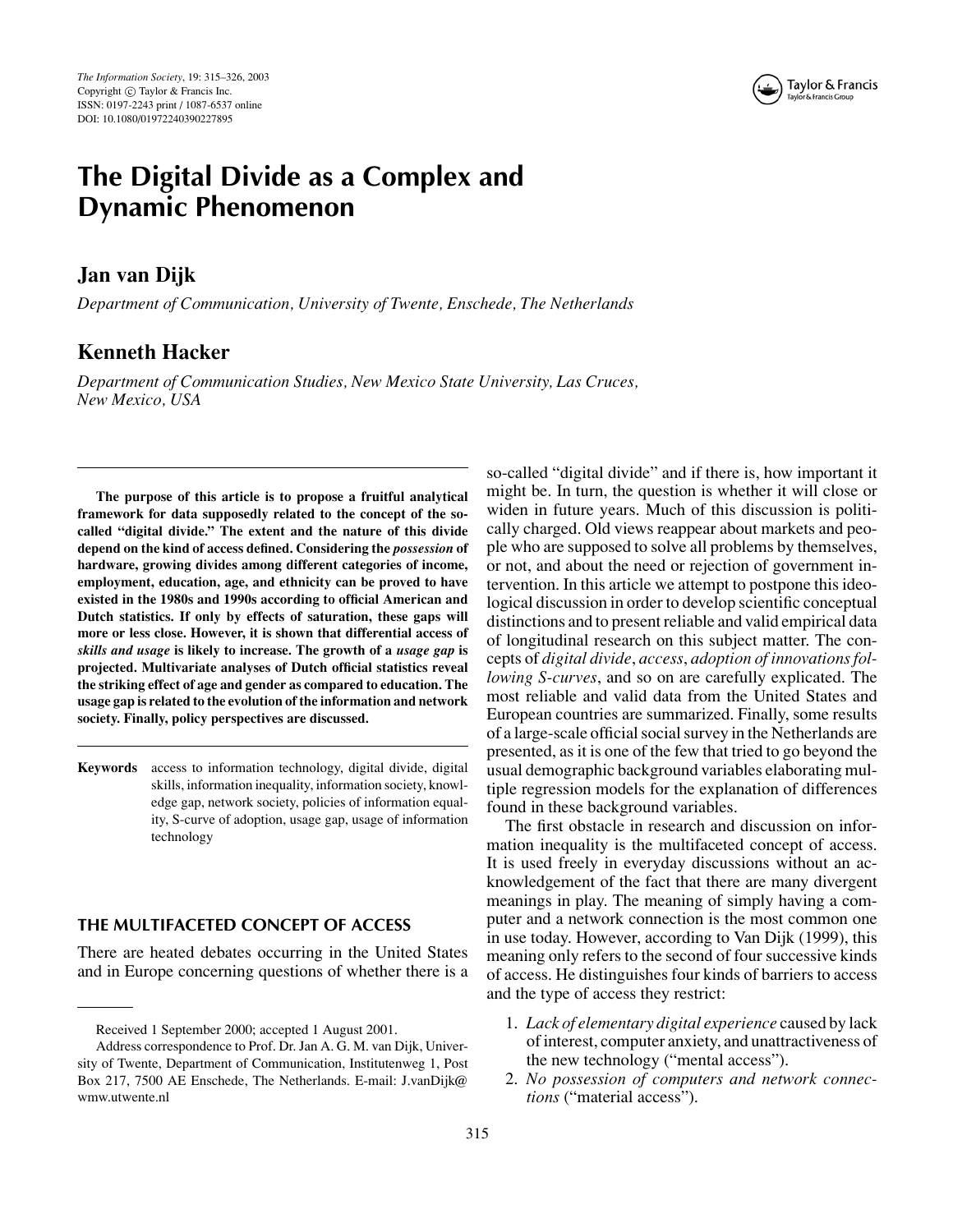- 3. Lack of *digital skills* caused by insufficient userfriendliness and inadequate education or social support ("skills access").
- 4. Lack of significant *usage opportunities* ("usage access").

Clearly, public opinion and public policy are strongly preoccupied with the second kind of access. Many people think that the problem of information inequality in the use of digital technology or computer-mediated communication (CMC) is solved at the moment that everyone has the ability to obtain a personal computer and a connection to the Internet. The first kind of access problem, the mental barrier, is neglected or viewed as a temporary phenomenon touching only elderly people, some categories of housewives, illiterates, and the unemployed. The problem of inadequate digital skills is reduced to the skills of operation, managing hardware and software. Sometimes this is also viewed as a temporary phenomenon to be solved shortly after the purchase of a computer and a network connection. Differential usage of computers and network connections is also neglected as an important phenomenon. Because differential usage is presumed to be the free choice of citizens and consumers in a differentiating postmodern society, it has no been viewed as important to social and educational policies. Consequently, there is a strong material or "hardware orientation" approaching access to digital technology. We can see this in the most prevalent manner of framing the digital divide at this time.

According to Van Dijk (1999), access problems of digital technology gradually shift from the first two kinds of access to the last two kinds. When the problems of mental and material access have been solved, wholly or partly, the problems of structurally different skills and uses become more operative. Van Dijk (1999) does not limit the definition of digital skills to the abilities of operating computers and network connections only. Instead, he includes the abilities to search, select, process, and apply information from a superabundance of sources. In this way, he anticipates the appearance of a *usage gap* between parts of the population systematically using and benefiting from advanced digital technology and the more difficult applications for work and education, and other parts only using basic digital technologies for simple applications with a relatively large part being entertainment. Van Dijk stresses that computers and CMC are more multifunctional than previous communication technologies.

This position is elaborated in this article as further conceptual distinctions and the latest data presumed to be reliable and valid are described. We show that the digital divide is a very complex and dynamic phenomenon. As a result, it is not easy to explicate the most important tendencies and policy directions for this fairly new social

problem. Yet we attempt to do this and also to suggest options for further research when knowledge and solutions are lacking.

### **SOME FACTS: A DIGITAL DIVIDE IN THE UNITED STATES AND EUROPE?**

Unfortunately, most survey data about computer and Internet penetration or use are too unreliable and invalid to draw definite conclusions about the existence and development of digital divides. In particular, Internet statistics are notoriously unreliable for reasons of defective sampling or the nonresponse to and poor quality of much (marketing) telephone interviewing. Research would be improved with large surveys that have sufficient representativeness, or with census data and official government statistics. Further, to make statements and to test hypotheses about trends in computer or Internet penetration, it is necessary to have longitudinal or time-series data. These are rather rare, but they are beginning to appear now. From 1994 until 1999 we could use the biannual GVU surveys among Internet users (GVU Centre, Georgia University, 1994–1999). Time series could be constructed from their data. However, a major problem with these surveys is that they involve (self-)selective sampling.

Census material and other official statistics are starting to appear in the United States and Europe. The trends of the 1980s and 1990s, with 1998 and 2000 as the last years of measurement, can be derived from them. We base our conclusions on these data: the U.S. Census Bureau data of 1984, 1989, 1993, 1997, and 2000, the partly overlapping NTIA data about telephone and computer penetration for 1994, 1997, and 2000, and the annual Eurobarometer (European Union) and Dutch official statistics (by the SCP) of 1985, 1990, 1995, and 1998. The most important results of these official statistics in relationship to the four types of access distinguished are presented as sources of empirical research conducted by others. We do not present original data of our own.

### **Elementary Digital Experience**

Few data are available—particularly in official statistics concerning the first experiences of potential users of digital technology. Mental barriers of access are neglected in the discussion about the digital divide. It is known that large segments of (even) the developed countries marked by high technology still have very little digital experience. Measuring the resulting digital skills (the ability to operate digital media and to search for information in them) one finds that even in one of the nations in Europe most equipped for digital communication, the Netherlands, 36% of the 1998 population had no or very few digital skills. Among people 65 years and older this figure reached 67%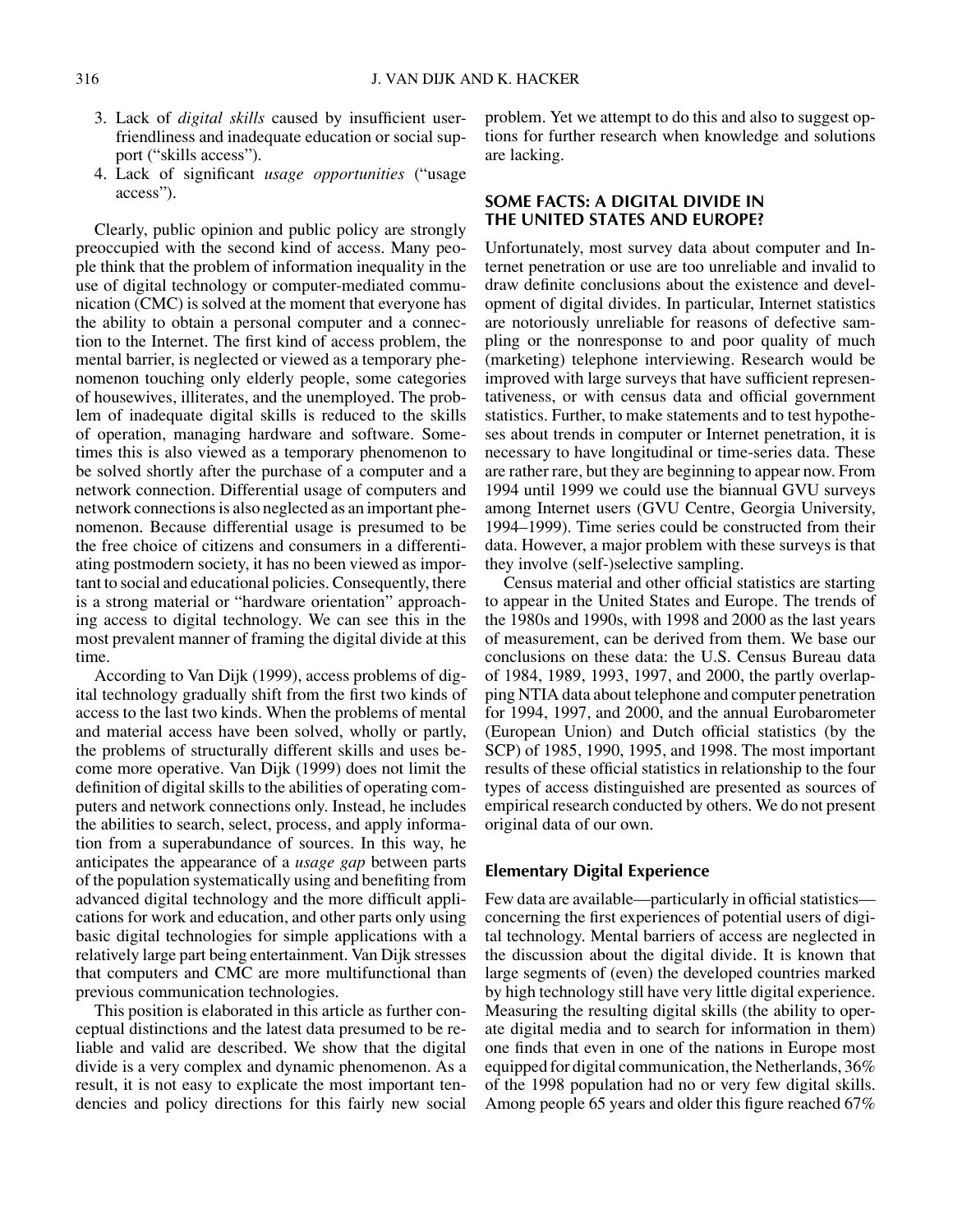### **TABLE 1**

Percentages of the population of computer users in the Netherlands in 1998, 18 years and older, with a particular score of digital skills in using 10 applications on a 1–5 scale: Windows, word processing in DOS and Windows, spreadsheets, drawing/graphics, working with keyboards, Internet, programming, e-mail, and statistical programs

|                                                       | No or very<br>few skills, | Reasonable<br>skills,<br>score $1.0-2.0$ score $2.1-3.5$ score $3.6-5.0$ | Good skills,   |  |
|-------------------------------------------------------|---------------------------|--------------------------------------------------------------------------|----------------|--|
| <b>Total DUTCH</b><br>population of<br>computer users | 36                        | 52                                                                       | 12             |  |
| Age                                                   |                           |                                                                          |                |  |
| $18-34$ years                                         | 27                        | 56                                                                       | 17             |  |
| $35-49$ years                                         | 37                        | 54                                                                       | 9              |  |
| $50-64$ years                                         | 48                        | 46                                                                       | 6              |  |
| $65+$ years                                           | 67                        | 31                                                                       | $\overline{c}$ |  |
| Gender                                                |                           |                                                                          |                |  |
| Male                                                  | 28                        | 55                                                                       | 17             |  |
| Female                                                | 45                        | 49                                                                       | 6              |  |
| Education                                             |                           |                                                                          |                |  |
| Low education                                         | 69                        | 25                                                                       | 6              |  |
| Low middle                                            | 49                        | 46                                                                       | 5              |  |
| High middle                                           | 30                        | 58                                                                       | 12             |  |
| High education                                        | 27                        | 55                                                                       | 18             |  |

*Note.* From representative GNC Survey reported in SCP (2000).

and among people with low education 69%. The average of women with no skills was 45% and among people with low middle education it was 49% (see Table 1).

In another Dutch survey for digital skills, subjective and emotional factors appeared to be responsible for this

lack of skills to a large degree (Doets & Huisman, 1997). These factors entail experiences of personal shortcoming (leading to insecurity), of being excluded, and of negative attitudes toward this technology, all factors leading to so-called "computer anxiety." Such mental access problems become more important when it is claimed that there are not only information have-nots, but also information *want*-nots. Thus, there also are important motivational problems. In general, it appears to be possible to live and work without digital technology at the turn of the century. In 1999 a couple of European surveys were published revealing that about half of the population that was not connected to the Internet also did not want such a connection. One of these surveys was the German Online Nonusers Survey (ARD/ZDF, 1999a). Among the 501 nonusers in this representative sample for Germany, 234 (54%) declared that they would not connect to the Internet for a variety of reasons of volition (see Figure 1).

The statements listed in Figure 1 reveal everyday reasons for not using the Internet, such as "I don't need it," "I don't like it, "I can't buy it," and "I can't handle it." Similar reasons were provided by households in the United States having a computer or WebTV in the year 2000, but never using it to access the Internet (NTIA, 2000): "don't want"  $(31\%)$ , "too expensive"  $(17\%)$ , "can use it elsewhere" (10%), and "no time" (9%). Presumably, there are differences in motivations for using computers and the Internet among the populations of (even) high-tech countries. Older people, those with low education, a large proportion of women, and (functional) illiterates are strongly overrepresented among people with a lack of motivation (ARD/ZDF, 1999a; NTIA, 2000). Further research for the ingredients of the mixture of reasons observed here (anxiety, negative attitude, lack of motivation) is urgently needed.



**FIG. 1.** Off-liners reasons for not buying a PC in Germany, 1999. From ARD/ZDF (1999a).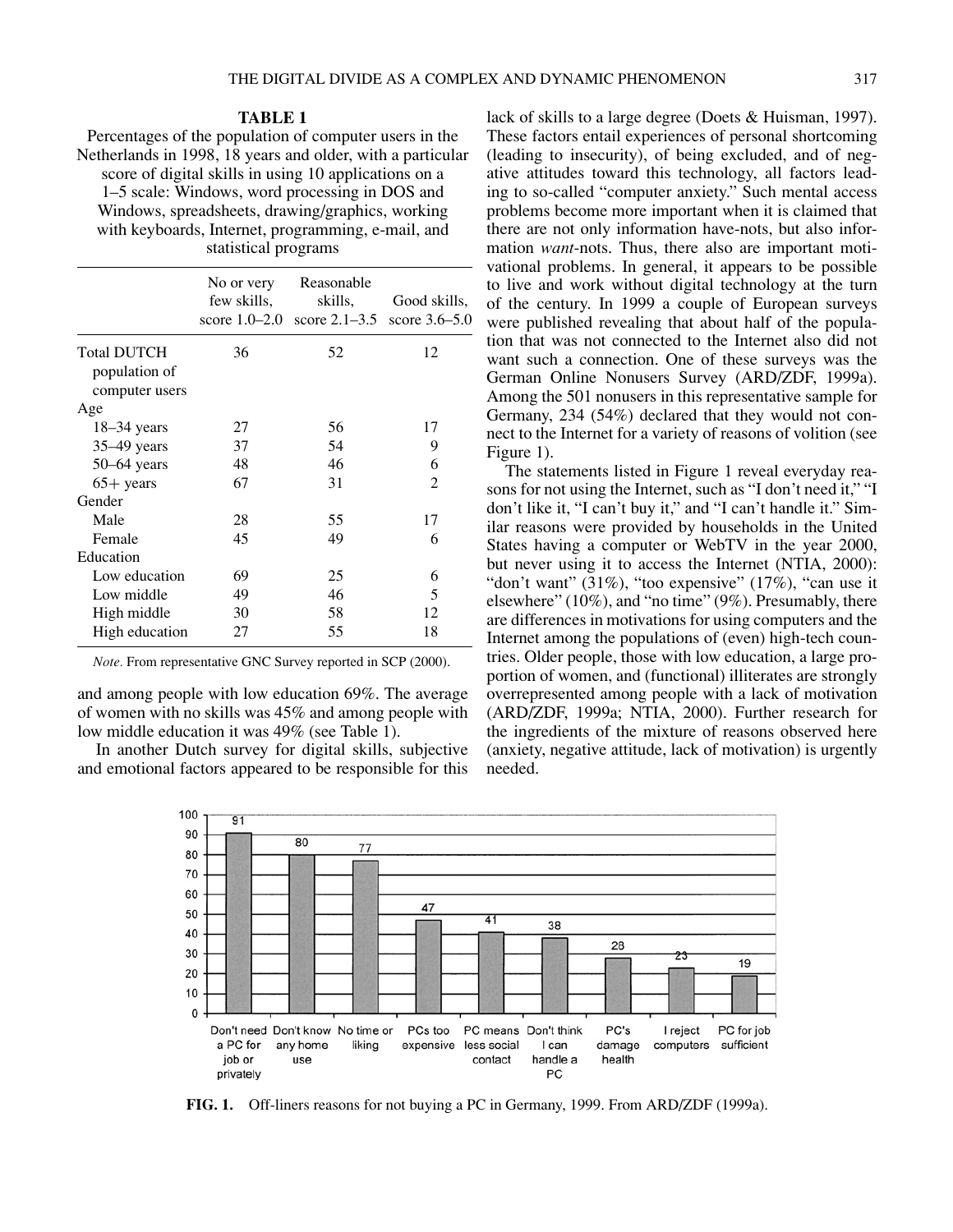### **Possession of Computers and Network Connections**

Current discussions about the digital divide are dominated by the (lack of) universal availability of the hardware. Increasingly, longitudinal data in official statistics are being supplied. These data constitute strong evidence of gaps in the possession of computer and network connections among a number of social categories during the 1980s and 1990s: income, education, occupation, age, gender,

ethnicity, and geographic location. By constructing time series from these data, it can be shown that most of these gaps of possession have *increased* during the 1980s and 1990s. Given next is a collection of figures showing this for the variables of income, education, and age in both the United States (see U.S. Census Bureau, 1984, 1989, 1993, 1997, 2000; Kominski & Newburger, 1999) and the Netherlands (see SCP, 2000). Ethnicity is added as a category in the United States (Figure 2). Gender is not

#### GAP OF INCOME USA 1984-2000 **HOUSEHOLD POSSESSION OF COMPUTERS**



**GAP OF EDUCATION (HEAD HOUSEHOLD)** USA 1984-2000: HOUSEHOLD POSSESSION OF **COMPUTERS** 







#### **GAP OF INCOME NETHERLANDS 1985-1998** HOUSEHOLD POSSESSION OF COMPUTERS



**GAP OF ETHNICITY (HEAD OF HOUSEHOLD)** USA 1984-2000: HOUSEHOLD POSSESSION OF **COMPUTERS** 



**FIG. 2.** (Left) Gaps of income, education, age, and ethnicity, in the United States, 1984–2000. Computed from U.S. Census Bureau data of 1984, 1989, 1993, 1997, 1998, and 2000, and data contained in NTIA (1999, 2000). (Right) Gaps of income, education, employment, and age, the Netherlands 1985–1998. From SCP (2000).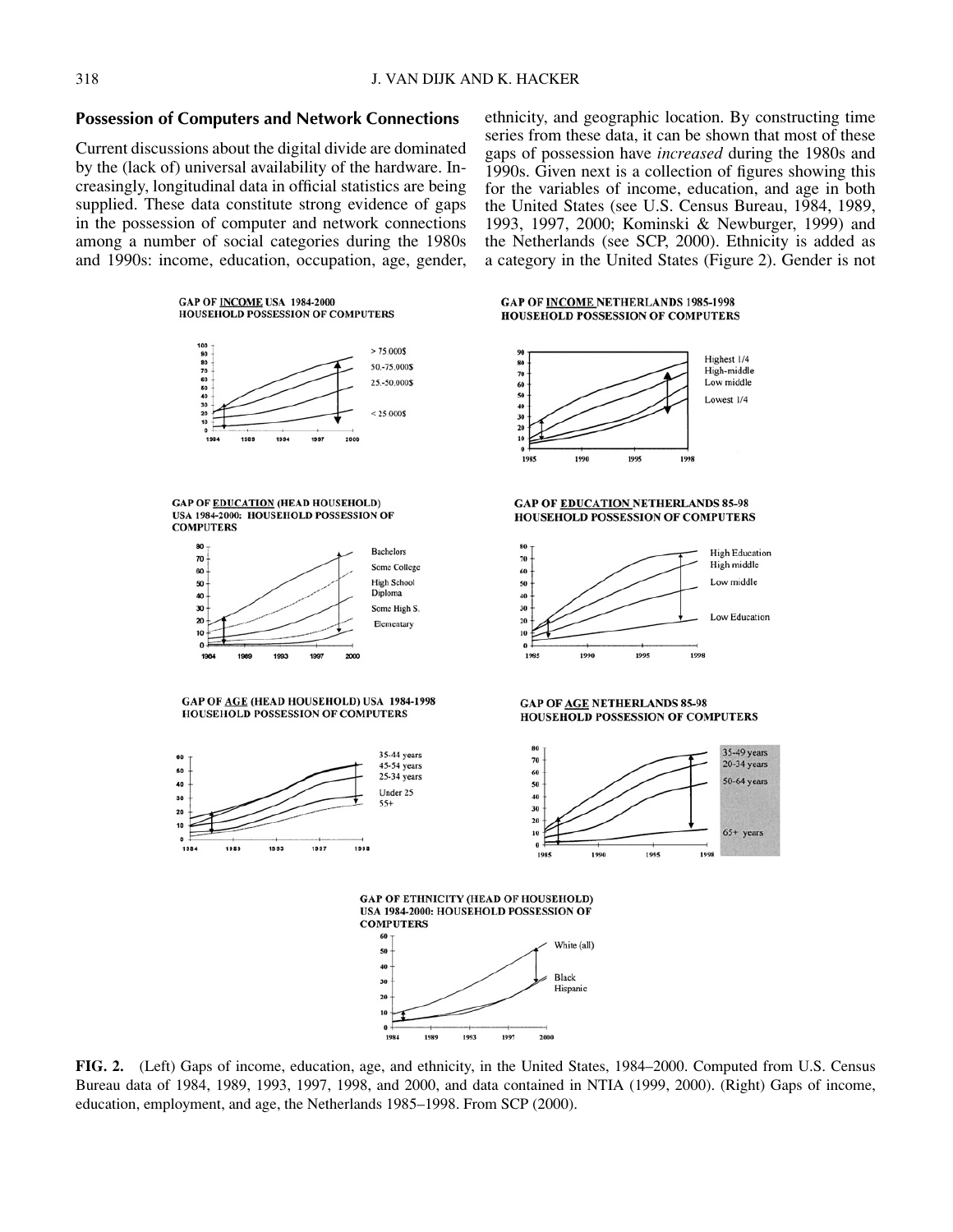included, because both sets of official statistics employed households as the unit of data collection. Gender differences related to possession of equipment are not sufficiently articulated in this type of research. They did appear significant in the biannual GVU surveys among individual web users (GVU Center, 1994–1999). However, it appears that the original gender gap in actually using PCs and the Internet *decreased* during the 1990s. In the year 2000 the gender difference in the possession of computers and the Internet and the time spent using them has been equalized in the United States (see NTIA, 2000). In the European Union (EU), women are still catching up (see the annual Eurobarometer surveys of the EU). However, it is important to emphasize that a gender gap concerning different skills and kinds of usage remains (see Tables 1, 2, and 3; Pew Internet, 2000).

The big question concerning the widening gaps is whether these trends will continue. From a statistical point of view, it is evident that they will not. *Saturation* of computer and network possession among the "higher" categories will set in, and presumably has already begun in countries like the United States and the Netherlands. For the "lower" categories there is much more room for catching up. Therefore, the question becomes how much current gaps will close in the first two decades of the 21st century. More importantly, we need to ask what *kind of* computers and network connections people will possess. We return to this crucial issue later.

Other important questions deal with the most important factors or variables among the familiar set of background variables. Evidently, income, education, and employment are strongly associated. Holding the other factors constant, it can be shown in the American and Dutch statistics that they keep an independent effect. The Dutch SCP study, however, employed elaborate multiple-regression analyses for the weight of the most important variables in the possession, skills, and use of information and communication technology (ICT). The results, summarized in Figure 3, are informative.

The most important conclusion from the 1998 Dutch SCP study is that household income is the most important factor explaining differences in the possession of ICTs, first of all PCs, and that income diminishes or even disappears in the explanation of differences in digital skills and ICT usage. Surprisingly high, perhaps, is the relative weight of age and gender. For age, the distribution is curved: First possession increases with age (with a top in the class of 30–40), and then it decreases. Women have significantly lower possession—in the EU, not in the United States—skills, and use of ICTs. We try later to explain why the possession of ICT is not only a matter of material resources but also of the attractiveness of this technology and the necessary skills to use it among people of different age and gender.



**FIG. 3.** A multiple regression comparing the relative significance of the variables of income, education, age, and gender in the possession, skills, and use of ICTs in the Netherlands in 1998. Data from representative GNC Survey 1998, SCP (2000).

### **Digital Skills**

PCs and computer networks were renowned for their userunfriendliness until well into the 1990s. Major improvements were made with the introduction of graphical and audiovisual interfaces. However, the situation is still far from satisfactory if we look once again at Table 1 presenting differences of digital skills among social categories in the Netherlands. Gaps of digital skills can be shown to exist. The most common definition of digital skills is *instrumental* skills: the ability to operate hardware and software. In the study concerned, digital skills were operationalized using an index called "informacy" measuring both skills of operating digital equipment and skills of searching information using digital hardware and software. This means that so-called *informational* skills are added to the definition. We later recommend adding a third type of digital skills to the operational and informational ones: the *strategic* skills of using information for one's own purpose and position. Figure 3 reveals the (perhaps) surprising result that digital skills (instrumental and informational, together called "informacy" here) are not primarily related to educational levels but to age and gender. It is likely that this means that real practice and motivation are more important in acquiring digital skills than formal education. Indeed, many studies reveal that having computer experience at work, having particular hobbies, and having a family with schoolchildren are decisive factors in the acquisition of digital skills by adults.

### **Different Uses**

In this article and in other publications (Van Dijk, 1997, 1999, 2000), it is predicted that different uses of ICT will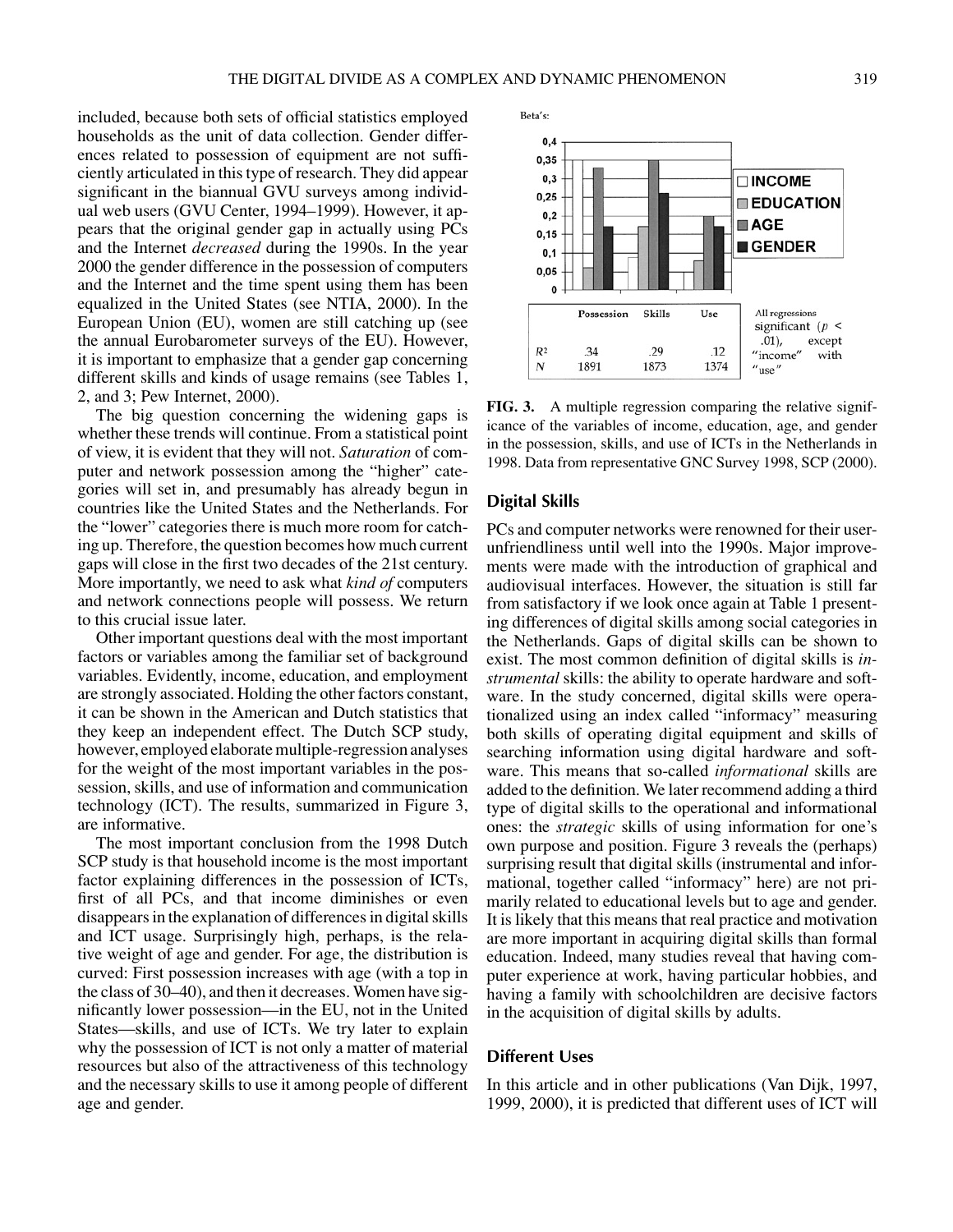### 320 J. VAN DIJK AND K. HACKER

|                           | Word       |       |        |          |             | Work    |              |           |
|---------------------------|------------|-------|--------|----------|-------------|---------|--------------|-----------|
|                           | processing | Games | E-mail | Internet | Bookkeeping | at home | Spreadsheets | Databases |
| Total using PC<br>at home | 70.5       | 53.6  | 44.5   | 44.2     | 43.6        | 34.3    | 28.7         | 26.1      |
| Age                       |            |       |        |          |             |         |              |           |
| $18-24$ years             | 69.7       | 61.4  | 42.8   | 44.3     | 19.5        | 14.0    | 18.7         | 17.1      |
| $25-49$ years             | 70.3       | 55.0  | 45.8   | 45.9     | 46.9        | 38.5    | 30.9         | 27.3      |
| $50+$ years               | 71.4       | 44.7  | 41.4   | 39.3     | 48.6        | 34.4    | 28.3         | 28.1      |
| Gender                    |            |       |        |          |             |         |              |           |
| Male                      | 66.3       | 57.6  | 48.1   | 49.4     | 46.3        | 38.0    | 32.5         | 29.4      |
| Female                    | 74.7       | 49.6  | 40.7   | 38.9     | 40.8        | 30.6    | 24.7         | 22.7      |
| Family income             |            |       |        |          |             |         |              |           |
| $<$ \$25,000              | 69.1       | 57.2  | 40.6   | 38.9     | 35.5        | 22.7    | 22.3         | 20.9      |
| $$25 - 49,900$            | 66.2       | 58.4  | 39.7   | 39.8     | 43.7        | 29.2    | 25.3         | 23.9      |
| $$50-74,900$              | 71.2       | 55.4  | 44.9   | 45.1     | 43.9        | 35.5    | 29.7         | 26.7      |
| > \$75,000                | 75.8       | 47.6  | 52.1   | 52.3     | 47.3        | 44.8    | 34.7         | 31.1      |

**TABLE 2** Usage of PC at home, United States, 1997

*Note.* From U.S. Census Bureau data.

bring the most important digital and information inequalities in society. Presently, the differences observed in this kind of access are not as large as those in differential possession and skill.

Unfortunately, data about differential usage are still scarce and only a few years old. They are available for computer use and Internet use, both in the U.S. Census material and the Dutch SCP investigation. However, it is our view that only computer use has had enough time to crystallize; Internet use is only appearing as a mass phenomenon at the turn of the century. We must wait for longitudinal data to construct the time series we need for testing our

General usage of PCs in the Netherlands, 1998 CD-phone and Spreadsheet/ Graphics/ Word processing Games travel guide database drawing Internet E-mail Total using PC at home 86 59 46 45 37 37 34 Age 18–34 years 89 74 45 46 41 38 36 35–49 years 84 54 47 44 35 39 35 50–64 years 83 36 45 42 35 35 31 65+ years 79 31 41 46 16 35 20 Gender Male 89 58 55 60 45 44 42 Female 81 81 60 32 36 26 27 25 Family income 1st Quartile **90** 74 42 43 42 33 30 2nd Quartile 82 62 47 40 36 31 28 3rd Quartile **85** 57 45 39 36 37 35 4th Quartile **87** 46 52 59 34 49 46 Education Low education  $\begin{array}{ccccccc} 73 & 78 & 47 & 16 & 32 & 16 & 12 \end{array}$ Low middle  $\begin{array}{cccc} 72 & 66 & 42 & 32 & 38 & 32 & 29 \end{array}$ High middle 88 64 43 45 36 35 32

**TABLE 3**

*Note.* From SCP (2000).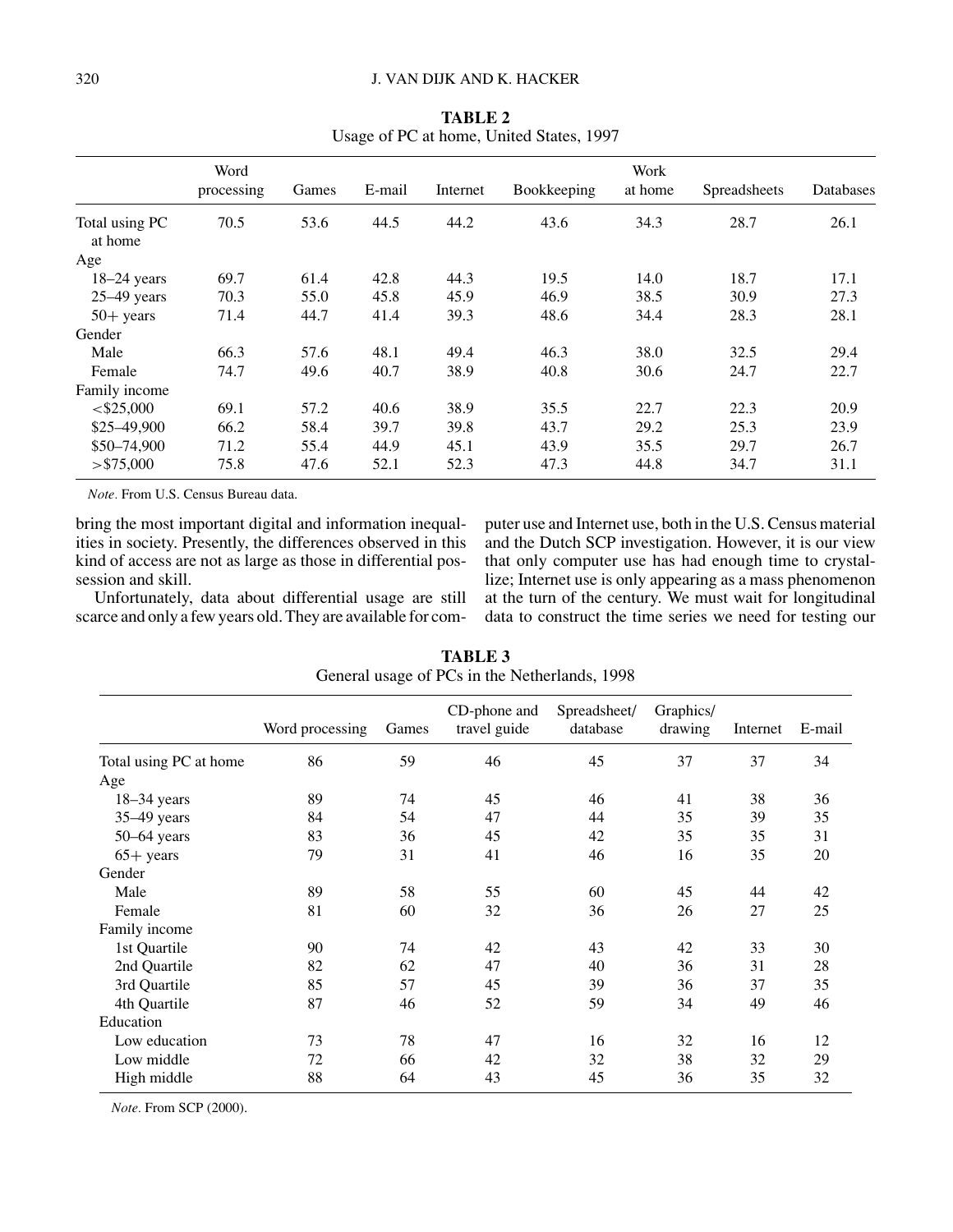prediction: the rise of a *usage gap*. Instead, we have to turn to data of single years like the state of affairs concerning computer use in the Netherlands and the United States, in 1998 and 1997, respectively, presented in Tables 2 and 3.

Here we can see substantial differences in the use of PC applications, especially among people with different levels of age, gender, and education. With age, fairly large differences appear in using games, spreadsheets/databases/ bookkeeping (United States), and drawing and e-mail use in the Netherlands. With gender we see that females use all applications significantly less than males. Levels of education appear to correlate with a different use of games, spreadsheets/databases, Internet, and e-mail (the Netherlands). In the United States only the data on income levels are available, revealing differences in e-mail and Internet use and other more advanced applications: bookkeeping, spreadsheets, databases, and work at home.

The latest *Falling Through the Net* study (NTIA, 2000) reveals important differences in Internet usage by income, education, ethnicity, and other variables, but unfortunately only informational, educational, and work-related types of Internet use were reported. It appears that with rising educational levels the Internet applications of information searching, doing job-related tasks, searching for jobs, and using e-mail increase significantly (see NTIA, 2000, Figure A49). On the other hand, people with lower education use the Internet relatively more to take courses. When we examine income these differences are less pronounced, supporting the SCP conclusion that income is less important than education considering usage (Figure 3). Taking courses and searching for jobs on the Internet is practiced more by Americans with low incomes than with high incomes in the year 2000. The same goes for unemployed Americans as compared to the employed (see NTIA, 2000, Figures A47 and A50). This reveals the importance of usage access and skills access compared to their necessary condition, material access. Having a computer and Internet connection and also having the skills to use them are becoming increasingly important resources on the labor market.

### **INTERPRETATIONS**

As observed earlier, the data concerning the digital divide have come to constitute a political battlefield. Statistics are freely selected and judged according to political interests or subjective perspectives. Social and political opinion has developed four kinds of positions with an interpretation of current state of affairs:

- 1. Denial of the existence of a digital divide.
- 2. Acceptance of some present divides, claiming that they will soon disappear.
- 3. Emphasis of digital divides that are supposed to grow and come on top of old inequalities of income,

education, age, gender, ethnicity, and geographical location.

4. Differentiation: some gaps are decreasing while others grow.

A number of market research institutions, other corporate interests, and conservative think tanks deny or trivialize the existence of digital divides. Basically, their arguments are threefold (see also U.S. Internet Council, 1999, based on Forrester research, and Thierer, 1999):

- 1. The adoption rate of computers and the Internet and the growth rates of their use are higher than any medium before, perhaps with the exception of (color) TV.
- 2. The distribution among the population approaches normality: The averages of income, education, ethnicity, and gender rapidly parallel society as a whole.
- 3. Computers and Internet connections are becoming cheaper by the day, cheaper than a color TV system adopted by almost every Western household. The market is doing its work and solves all problems.

Indeed, growth rates are enormous. However, there are some basic problems with the S-curve of adoption of innovations that usually is the basis of this argument.<sup>1</sup> One of them is the demarcation problem of the media supposed to be entering an S-curve: A computer and an Internet connection now are very different from a computer and Internet connection 10 years ago. The new computer and Internet technologies are easier to use, but they have varying levels of complexity and options in hardware and software.

It goes without saying that a medium that is increasingly adopted into society is approaching average parts of the population. However, in our view digital divides are about *relative* differences between categories of people. In the 1980s and 1990s most of these divides concerning possession of computers and Internet connections have increased, as has been convincingly demonstrated by the American and Dutch official statistics supplied earlier. One is free to predict that these divides will close rapidly, an argument to be dealt with later, but their existence in the present and recent past cannot be denied. The argument about cheaper hardware is correct, but only partly so. It neglects many facts like:

- 1. The new media add to the older mass media that do not disappear: One still needs a TV, radio, VCR, telephone, and perhaps a newspaper; low-income households continually have to weigh every new purchase (with the newspaper beginning to lose).
- 2. Computers are outdated much faster than any other medium and new peripheral equipment and software continually have to be purchased.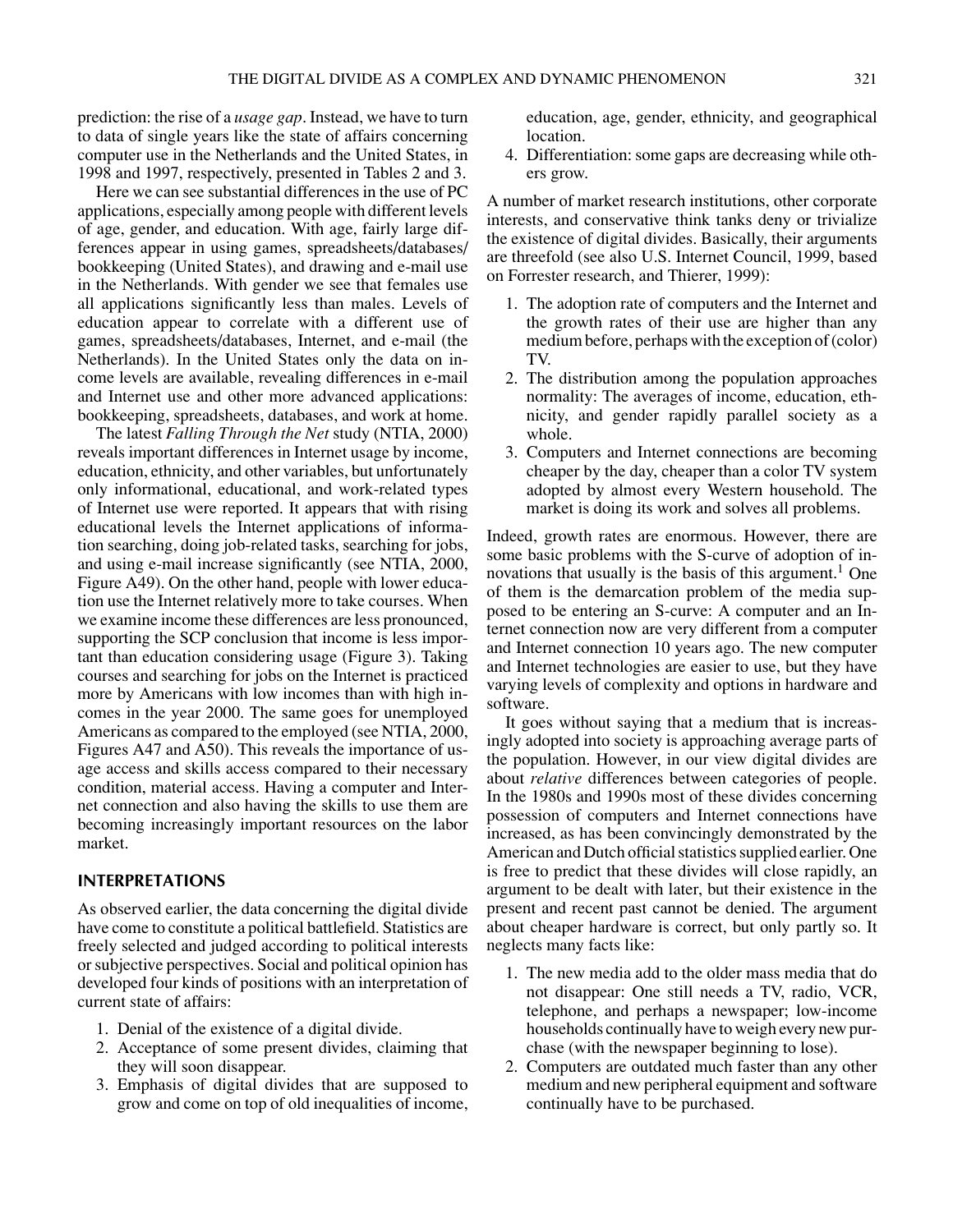3. "Free" Internet access or computer hardware is not really free, of course. There are nominal monthly fees, long-term service agreements, privacy selling, and low-quality service, for instance.

However, the most important problem of this interpretation, and of the next one, is its hardware orientation. Perhaps the most common social and political opinion is that the problem of the digital divide is solved as soon as every citizen or inhabitant has the ability to obtain a personal computer and an Internet connection. In contrast, our analysis suggests that the biggest problems of information and communication inequality just start with the general diffusion of computers and network connections.

The second interpretation might accept that there are or have been gaps but asserts that they will soon disappear, perhaps to be succeeded by other inequalities. It is simply a question of some having the technology now and others having it later. The early adopters pay for the innovation and make the adoption cheaper for the late adopters. There is a strong faith in the trend of the S-curve of adoption and in the extension of access by market forces alone. This interpretation comes from the authors of the Dutch SCP survey, among others. From a statistical point of view their position will be backed by future data automatically. The saturation of possession by the "higher" social categories sets in, and has already started in some Western countries, as one can see in the slope of the top curves in Figure 2. This argument looks like a dynamic one because it accounts for trends into the future, but in fact it is static on several grounds. It reasons from present technologies and their uses. The issues are what relative differences will remain in 10–20 years and what kind of "computers" and "Internet" will be possessed. How will they be used? What skills will be needed? One has to remember that the comparable innovation of telephony took 70 years to acquire an (almost) general distribution and acknowledge that penetration rates are still not complete and that usage is very unequal, even in the rich developed countries. In the meantime, the next round of innovation in digital technology has already appeared: broadband or high-speed Internet access. It is striking to observe that the same divides in the possession of this technology among people with different income and education reappear, albeit in a mitigated form (see NTIA, 2000, Figures A18 and A19). This means that the differences between people with broadband and narrowband access are smaller than those between people with and without any access to computers and the Internet. Still, it is reasonable to say that all these differences work in accumulation and that the relative differences in hardware possession between people with different income and education, at least, are increasing.

Another argument of the disappearing gaps position is that there is no digital divide in the sense of a structural

gap or a two-tiered society: The differences are of a gradual nature (see SCP, 2000). This qualification has some basis: The two-tiered position is too simple. The digital divide is a simplifying metaphor. In fact, we see the stretching of a whole spectrum of differentiating positions in (post)modern society, not two classes of people (Van Dijk, 1997, 2000). From a substantial point of view this qualification might also be right concerning the *basic possession* of computers and Internet connections, though the SCP survey's own conclusion is that household income is the most important factor explaining it. Yet we are not so sure that structural divides will disappear concerning digital *skills and usage*, the core of our argument.

The disappearing divide position often is politically motivated by the wish to prevent government interference. One supposes markets will solve most problems by themselves lowering prices and offering more choice to everybody and that people in their communities and organizations will solve the rest of problems in self-regulation. Rather than engaging in this ideological debate, we wish to draw attention to the straightforward fact that almost every government in the 20th century has adopted policies to promote important mass media for communication in society, including tax policies and hardware and support subsidies for all kinds of public services. We want to call attention to the fact that every government, including those committed to laissez-faire capitalism as in the United States, has implemented educational and cultural policies.

A third set of interpretations does emphasize the persistence and growth of a digital divide. It is supported by left-wing political forces, social democrats, socialists, progressive nongovernmental organizations (NGOs), etc. They stress the rise of social and economic inequality in Western society and on a world scale in general during the last two decades. They claim information inequality only adds another layer to increasing old inequalities of income, education, occupation or social class, ethnicity, and gender (see Schiller, 1996). They hold that the claim of cheaper information and communication technology (ICT) products is a corporate trick. After the relatively cheap supply of hardware access, the selling of expensive service and content starts. There may be large elements of truth in this interpretation: General inequality has increased both nationally and internationally (see United Nations Development Program, 1998), and old inequalities do not disappear with the advent of an information or knowledge society. However, this position underestimates the import and complexity of changes that are occurring. Increasing differences in the skill and usage of the new information technologies might lead to new inequalities of a nature not known before and to be combatted, if one chooses to do so, with other means than the traditional ones. Moreover, less expensive hardware with more capacity and free Internet access as a public service are very real and important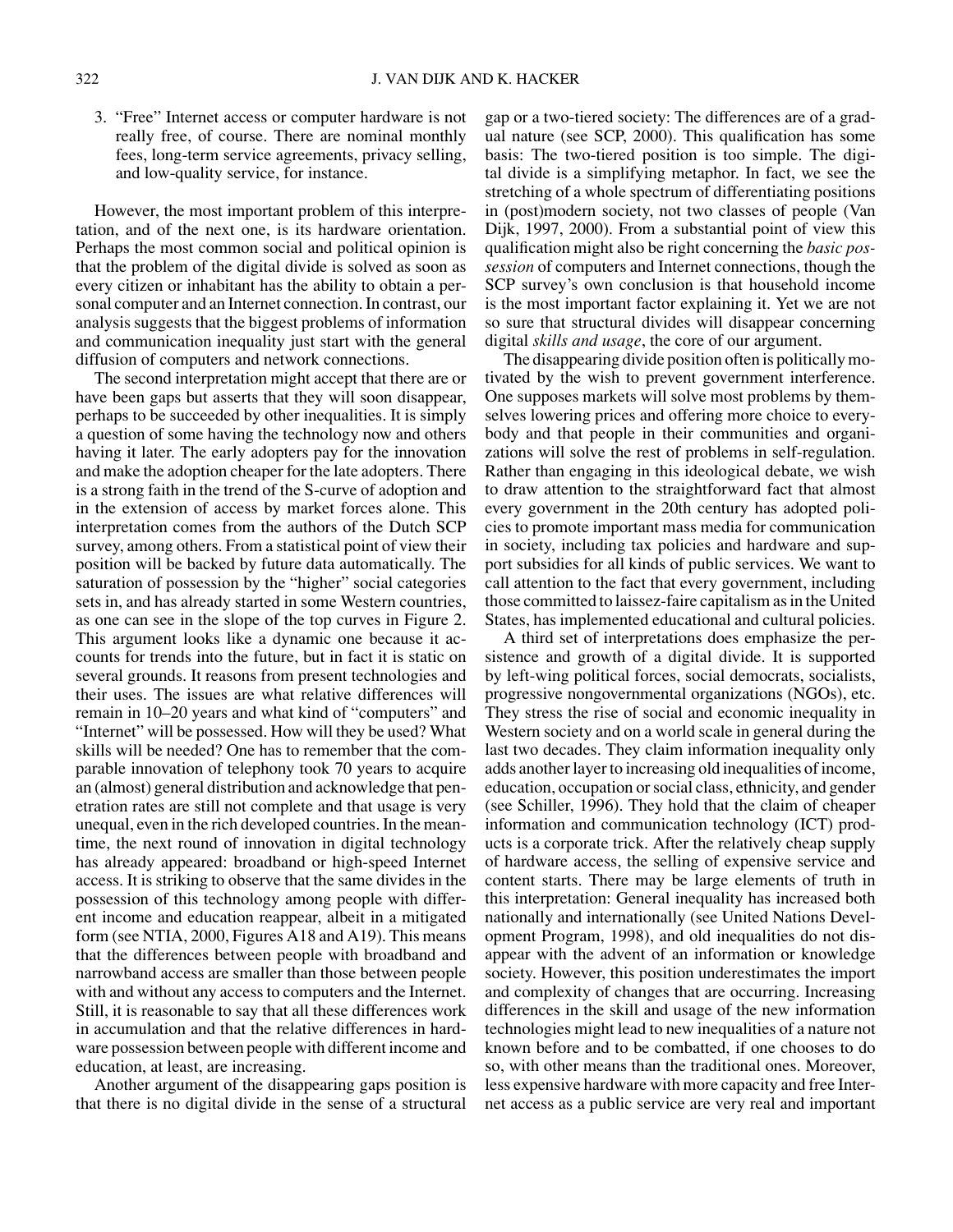phenomena. The new technologies offer new opportunities for citizen participation and the consumer interest.

The last set of interpretations stresses current differentiation in society in general and the use of ICTs in particular. Theoretical work on the information society or the network society sheds another light on social inequality (see Castells, 1996, 1998; Van Dijk, 1991, 1999, 2000). Others even claim that the information or knowledge society will discard old inequalities and bring completely new ones based on differential knowledge and education. Our analysis indicates that there also is continuity, as elaborated in the next section. Concerning the different divides discussed here, these interpretations stress that some current divides or gaps may (partly) disappear, while others stay or increase. This interpretation matches our conclusion that the current digital divide is a very complex and dynamic phenomenon. It is complex in the sense that, for example, access is a multifaceted concept with many types of problems, and it is dynamic in following the trends of evolving technology and its uses.

### **SCIENTIFIC EXPLANATIONS**

The differences of possession, skill, and use of ICTs usually lack scientific explanation. Even multivariate analyses trying to weigh determining factors are rare. An exception is made by the Dutch SCP survey constructing regression models to explain these differences by unequal possession of resources by individuals or households. This is a classical sociological approach in empirical research. Three kinds of resources were distinguished: material, social, and cognitive resources. In this survey a very narrow definition of material resources appeared to explain more (in the regression models) than the usual variable in this respect: income. The variable constructed is narrow because it is only composed of questions about the possession of all kinds of *equipment* by households, albeit not only digital equipment. Social resources are made operational in a number of questions about (1) having a social *network* also possessing and using digital technology and (2) having social *support* in managing it. Cognitive resources are threefold: *literacy*, *numeracy*, and *informacy*. Literacy is the skill of reading and of searching information in texts. Numeracy is the ability to handle numbers, figures, and tables and to compute. Informacy is equal to digital skills in this survey. It is made operational in two ways: operating digital equipment, and searching for information in digital sources. The cognitive resources taken together appear to explain more than the variable of education.

The results of the regression model based on these resources are very interesting. Striking differences of the importance of these resources are found at the possession, skills, and use of ICTs, respectively (Figure 4). Possession of ICTs is explained more by informacy (instrumental and informational digital skills) than by material resources.



**FIG. 4.** A multiple regression comparing the relative significance of material, cognitive, and social resources in the possession, skills, and use of ICTs in the Netherlands in 1998. Data from representative GNC Survey 1998, SCP (2000).

Skills are explained by literacy and social resources (having a social network and support). A remarkable result is that literacy is far more important for the explanation of digital skills than numeracy. Apparently, people with the ability to process textual information are more likely to develop digital skills defined in this way than people that are good in numbers and computing. Clearly, computers are no longer only number crunching machines these days. Usage is overwhelmingly determined by informacy or digital skills.

The general conclusion of the SCP research team is that differences of skill and use are smaller than differences of possession. After the threshold of having a computer and network connection has been passed, material and social resources play a relatively minor role. Social–cultural differences of age, gender, literacy, and informacy come forward. Present differences and even divides are observed see figures and tables already given—but according to the SCP team they are old inequalities that are reproduced, rather than new inequalities like the ones often related to a knowledge or information society. The team claims that there is no unbridgeable digital divide and that government intervention is not needed.

It is likely that these far-reaching political conclusions are drawn prematurely. They are based on a rather static and superficial sociological analysis of the present situation. Constructing rather arbitrary background variables of *individual* resources at a single point in time does not make a theory that is able to relate to social and technological development, that is to say, the level of*society and technology*. Technology is changing rapidly; very advanced and very simple applications are appearing side by side. And according to many scientists and other observers, society is evolving into an information society and a network society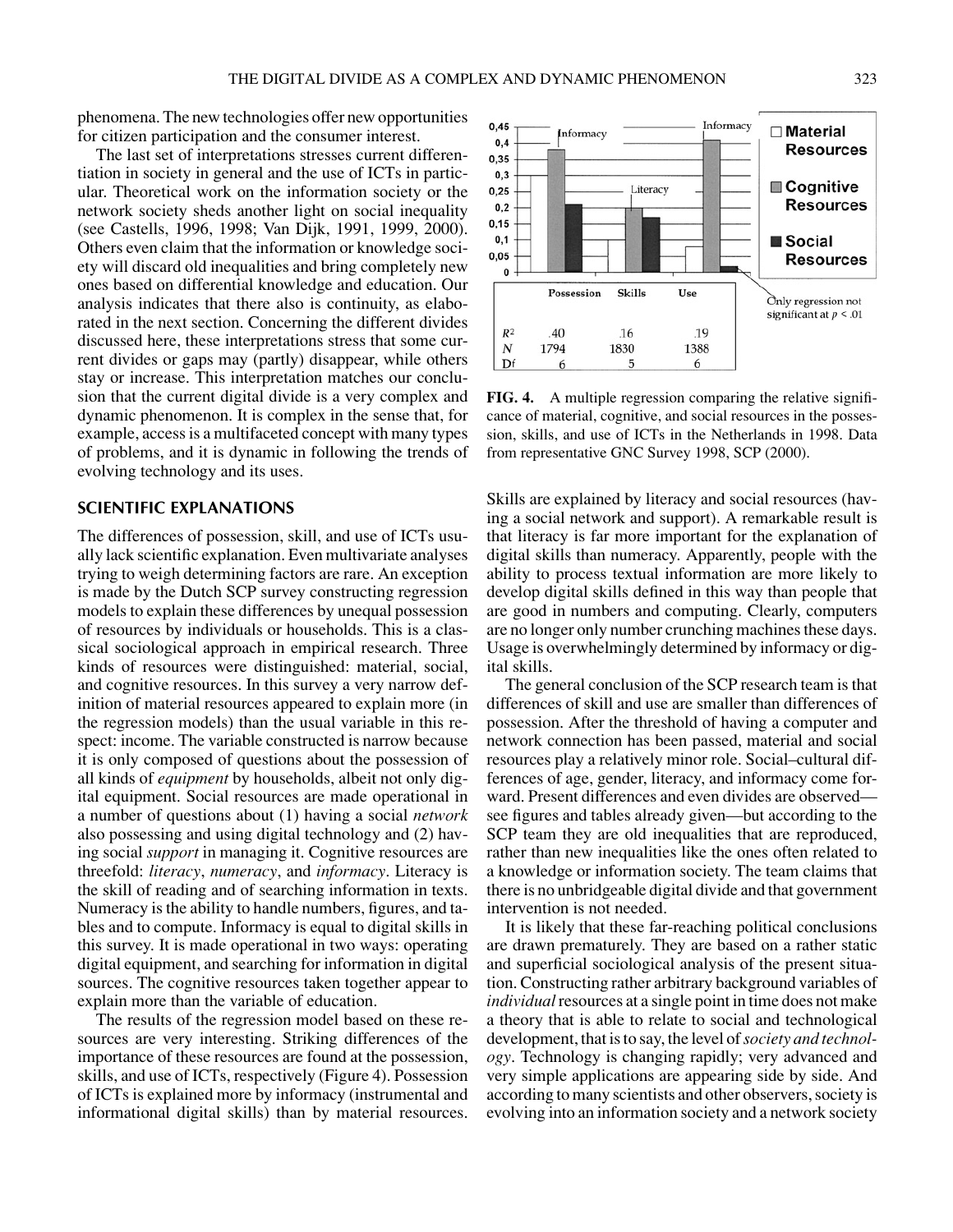where social (in)equality will partly be different from old modern societies.

In an information society, information is known as a socalled primary good. Everybody needs it to function in society. However, people also need cultural capital (Bourdieu, 1986) and social capital (Mansell & Wehn, 1998) to use information in appropriate ways—that is, the skills to select and process information and be able to use it in one's social position and network. These kinds of "capital" are distributed very unequally in society. Moreover, information is a positional good. This means that it becomes increasingly important to get the information *first* in economic, social, and cultural competition. This is why it is so important to look at the *relative* differences in all inequalities observed.

The importance of cultural and social capital for the ability to extract relevant information from innumerable sources and to use it for the benefit of one's position is even stronger in the network society, a typification in the line of the information society. A network society consists of social and media networks shaping the prime mode of organization and most important structures of modern society (Van Dijk, 1999). Here the position inside and outside networks becomes vital. This position defines one's opportunities and power in society. Remaining outside networks means total exclusion. Being inside might mean partial exclusion when the position occupied is a marginal one. The position acquired at work, at school, at home, and in the local community also determines the chances to acquire elementary digital experience, to develop further digital experience, and to use particular applications. Therefore we want to add a third type of digital skills to the instrumental and information skills already described: *strategic* skills, the ability to use digital means too improve one's position in society, in work, education, and cultural practices. This type of digital skill is closely related to the possession of social capital or social resources as defined earlier and it is the direct basis of usage access. In measuring social capital and resources, it is insufficient to observe only whether one is employed or not and how big ones household is. The precise positions at work (occupation, function, task), at school, in the family, and in the community have to be recorded and related to the possession, skills, and use of ICTs. Unfortunately, these data are scarce. We have seen that measuring skills and usage is a fairly recent research activity, particularly in relationship to the Internet. Thus, we are not able to look for such clear "gap pictures" as are available on the field of the possession of computers and network connections. The evidence is only fragmentary, like the tables of usage we supplied earlier, or it is too recent to construct time series, like the 1993 and 1997 U.S. Census Bureau statistics of the precise occupations and industries using particular applications of ICT (see U.S. Census Bureau, 1993, 1997).

Further research for the different kinds of digital skills and for usage is urgently required. This will allow us to investigate whether more or less structural inequalities in skills and usage appear between social classes and people of different age, gender, ethnicity, and geographical location. This is the hypothesis of simple versus advanced, businesslike versus entertainment applications adopted relatively more by particular classes of people, a suggestion made earlier.

Individual differences of ICT possession, skills, and use observed should not only be related to the general environment of the information or network society, but also to the particular social trends of a particular epoch. Van Dijk (1999; pp. 153–154) has argued that in the present epoch several trends come together to promote information inequality: social and cultural differentiation or individualization, rising income differentials, privatization and cutbacks in social and public services, and, finally, increasingly multifunctional and differently used digital technology. The last trend supports Van Dijk's vision of the new media as *trend amplifiers*: Equalities and inequalities already present, growing or declining in society will be reinforced by this technology.

### **CONCLUSIONS AND POLICY PERSPECTIVES**

Following the line of the argument in this article, the complexity of the picture of the so-called digital divide comes to our mind. A number of significant gaps have been observed and supported by relatively reliable official statistics and surveys. However, there is no question of an *absolute*, yawning and unbridgeable gap between two classes of people. Talk about "technological segregation" (NAACP President Kweisi Mfume) and "classical apartheid" (Reverend Jesse Jackson) is exaggerated and misses the point. The point is that the gaps observed show first of all *relative* and gradual differences. This makes them no less important. In the information and network society, relative differences in getting information and lines of communication become decisive for one's position in society, more than in every society in history before. Giving everybody a computer and a network connection, banning the cutting lines of "segregation" in this way, will not remove them. Much deeper and more clear-cut differences in skill and usage will appear as both technology and society increasingly differentiate. The fundamental task of future society will be to prevent *structural* inequalities in the skill and usage of ICTs from becoming more intense. Inequalities become structural when they "solidify," that is, when positions people occupy in society, in social networks, and in media networks, or other media, become lasting and determine to a large degree whether they have any influence on decisions made in several fields of society.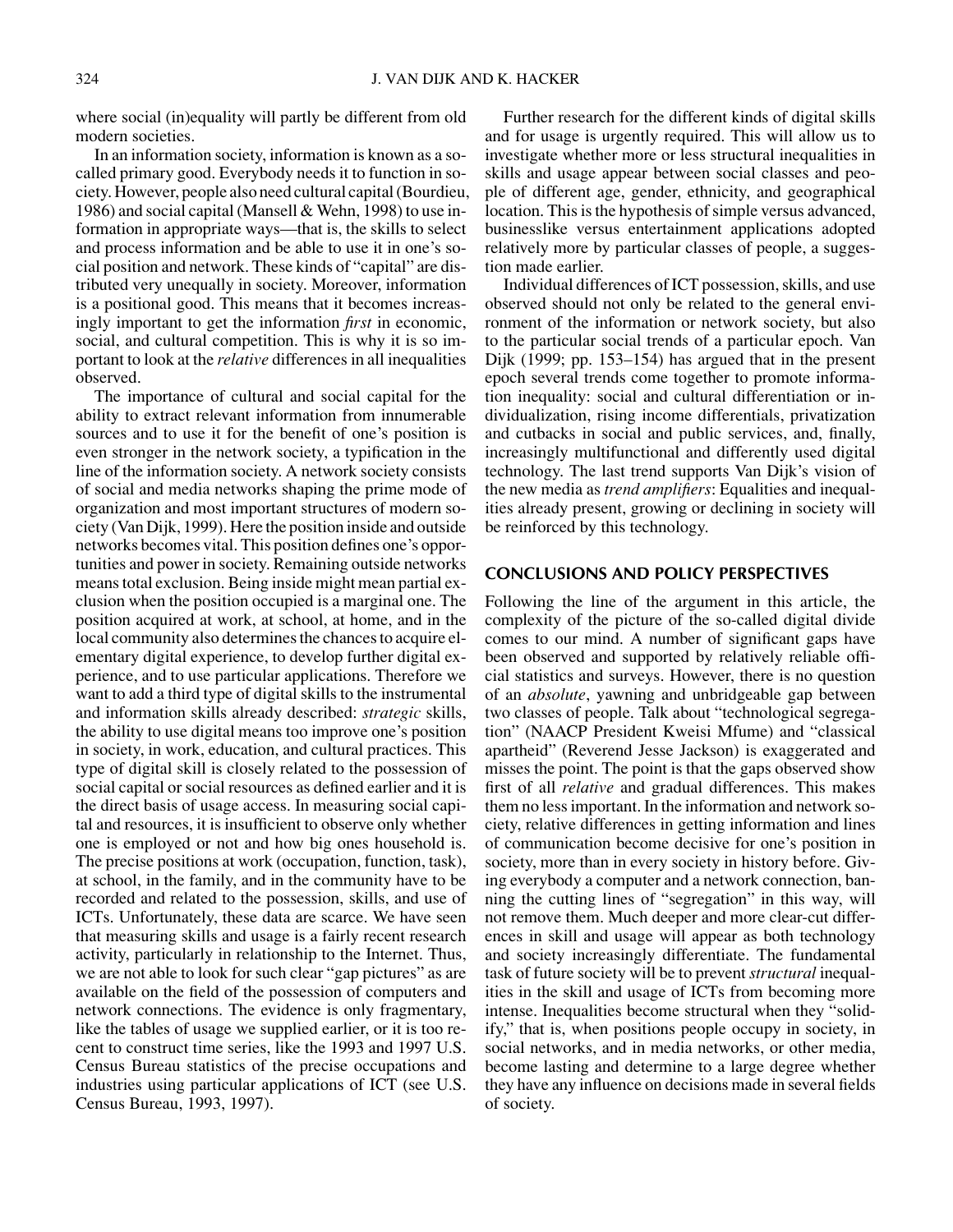Another reason for the complexity of the digital divide is that there are in fact several divides. Some are widening while others are closing. Time series of official statistics have demonstrated that during the 1980s and 1990s gaps of income, education, age, and ethnicity in the possession of computers and hardware have grown, at least in the United States and the Netherlands. Clearly, the people at the "better side" of these gaps have increased their lead during these decades. Though these gaps of possession will (at least partially) close in the next decades, if only for the statistical reason of saturation effects, it is very unlikely that those having acquired a big advantage will stop and lean backward. Technology is advancing, splitting in simple and highly evolved applications, spreading into society and sticking to old and new social differences.

In the course of the 1990s the gender gap in the possession of ICTs has started to close. However, gender gaps in skill and usage remain or mature, though they are much smaller for girls and boys than for adults (see GVU, 1994– 1999; ARD/ZDF, 1999b; SCP, 2000; Pew Internet, 2000).

Large differences in digital skill and usage have been observed recently. Here gaps might grow in the future, although this cannot be proven at this moment due to a lack of time-series data.

The conclusions just described have also highlighted the dynamic nature of every digital divide. One should not stop at a particular point in time and say that a particular technology or application will be available to everybody within a couple of years or at any projected date in the future. Information and communication technology will differentiate considerably in the first decades of the 21st century. Computers will be available in the simplest (palm-top and other) forms and very advanced types of desktops, laptops, and servers. "The Internet" will be accessible via televisions, mobile phones, and other small information appliances next to fast broadband connections. An important policy question will be whether palm-top computers and mobile phones or all kinds of narrowband access will be sufficient to be called the basic connection every citizen needs. Moreover, what does basic access to the Internet mean: both at home and at work/school, or is one of them sufficient, or perhaps even a connection in a public utility?

An important characteristic of ICT in this respect is its extended multifunctionality. Printed media, radio, television, and telephone have all been used differently by people with high and low education in particular. However, their (difference in) functionality is small compared to computers and the Internet. In the meantime, society is also differentiating at an unprecedented scale. Together those may create a usage gap that is somewhat similar to the *knowledge gap* described by Tichenor et al. a long time ago. "As the diffusion of mass media information into a social system increases, segments of the population with

a higher socio-economic status tend to acquire this information at a faster rate than the lower status segments" (Tichenor et al., 1970, p. 159).

Although the evidence in favor of the thesis of knowledge gap has not been conclusive (Gaziano, 1987), it might get another chance in the information or network society where information is a positional good. We propose to relate this gap to a *usage gap*, not primarily based on differential derived knowledge or information but on differential practical use and positions in society.

The policy perspectives to be linked to this analysis clearly depend on one's central objectives concerning information inequality and one's political position. Central objectives might be twofold. The most basic one is *social inclusion*. A step further is made in the objective of an *equal distribution* of resources or life chances. The first objective is backed by a coalition of forces in advanced high-tech societies. Corporations look for a large electronic marketplace. Politicians want extended reach for political persuasion and a grip on new channels of political communication bypassing traditional mass media. Military people and security agencies want everybody to be connected for purposes of control and surveillance, as the off-liners of the future will create unknown risks. Educators are concerned about universal and public access to all learning resources. Community builders want every citizen to be involved in online communications linked to offline local activities.

The second objective is more traditional and it is supported more in Europe than in the United States, for instance. The minimum is an equal distribution of *chances* to every individual, an objective also having a broad support. Filling in what this means for actual material, social, and cognitive resources reveals the differences of political position.

Policy perspectives should be linked to the four kinds of access that have been distinguished. Governments, civil societies, and markets all have important roles to play in the support of these kinds of access.

Elementary digital experience is first of all a question of the market developing and offering ICTs that really are user-friendly and that offer such a clear surplus value as compared to old applications that the "information wantnots" will be convinced. Even at that point, many elderly and less educated people and some categories of housewives will stay behind. This will be the most important mission of adult education to be offered by governments, community centers, and corporate training.

Concerning the general possession of computers and networks, markets have done a good job lowering prices for technologies with higher capacities. However, this has not prevented the growth of digital divides in the possession of hardware, at least until very recently. Household income is still the most important factor here. Thus, tax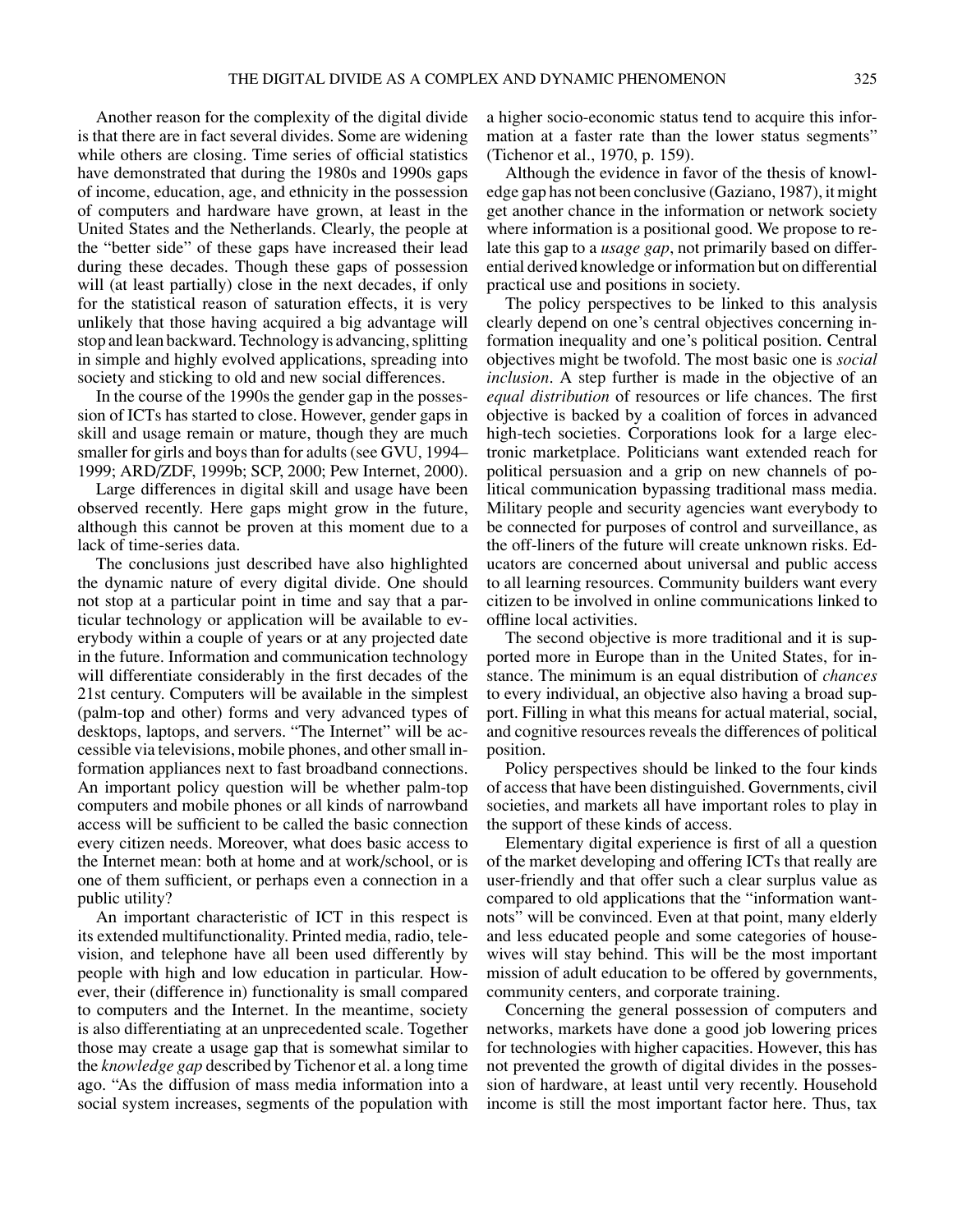and income policies of governments certainly do make sense. However, general tax credits or subsidies are not effective. They have to be focused on the groups clearly staying behind, all of them in the lowest quarter of the income distribution. A second qualification is the need of public or private service and guidance. Simply offering cheap boxes with computers and Internet connections makes little sense in this situation.

Learning digital skills will be a strategic objective for educational institutions at all levels. The official American and Dutch surveys cited in this article indicate that present digital skills are learned more at work than at schools or at home. In general, formal education runs behind because means are lacking and teachers are not sufficiently trained or motivated. Filling in this strategic objective, it will become evident that digital skills not only mean abilities to operate the hardware and software (instrumental skills). Increasingly, they will mean the ability to search, select, process, and apply information (informational skills) from digital sources and to strategically use them to improve one's position in society (strategic skills). At least instrumental and informational skills have to be learned at schools.

Improving usage opportunities for all means making them more attractive to some people in the first place. We have observed the surprisingly high independent effects of age, gender, and ethnicity (in the United States) for the actual use of ICTs. Applications should be made more attractive to many old people, women, and ethnic minorities. This is a matter of design, culture, language, and identity included and addressed in the applications concerned. Producers, designers, and representatives of citizens and consumers have a job here.

### **NOTE**

1. The S-curve of the adoption of innovations presupposes that the medium in question is easy to identify and to mark from others. This might be true for older mass media like a radio, a TV, or a VCR, but not for computers and network connections. They fall apart in extremely different types, strongly complicating the construction of any valid time series of adoption. The second questionable proposition is the maximum population of potential adoption. The classical S-curve presupposes whole populations. However, some new computer and network media are too advanced, complicated, and expensive to be ever adopted by 100% of the population.

### **REFERENCES**

- ARD/ZDF-Arbeitsgruppe Multimedia. 1999a. ARD/ZDF Online Studie 1999. *Media Perspektiven* 8/99:388–409.
- ARD/ZDF-Arbeitsgruppe Multimedia. 1999b. Internet—(K)eine Männerdomäne. Media Perspektiven 8/99:423-429.
- Bourdieu, P. 1986. The forms of capital. In *Handbook of theory and research for the sociology of education*, ed. John R. Richardson, pp. 241–258. New York: Greenwood Press.
- Castells, Manuel. 1996. *The information age: Economy, society and culture, Vol. I: The rise of the network society.* Cambridge, MA: Blackwell.
- Castells, Manuel. 1998. *The information age: Economy, society and culture, Vol. III: End of millennium.* Malden, MA: Blackwell.
- Doets, Cees, and Huisman, T. 1997. Digital skills. The state of the art in the Netherlands. 's-Hertogenbosch: CINOP. (http://www.cinop.nl) (English summary).
- Gaziano, C. 1987. The knowledge gap: An analytical review of media effects. *Communication Research* 10:447–486.
- GVU Centre, Georgia University. 1994–1999. *GVU's 1st–10th WWW User Surveys.* (http://www.gvu.gatech.edu/user\_surveys/)
- Kominski, R., and Newburger, E. 1999. Access denied: Changes in computer ownership and use: 1984–1997. Paper presented at the Annual Meeting of the American Sociological Association, August, Chicago.
- Mansell, Robin, and Wehn, U. eds. 1998. *Knowledge societies, Information technology for sustainable development.* Oxford: Oxford University Press.
- NTIA (U.S. Department of Commerce). 1999. *Falling through the Net III: Defining the digital divide*. http://www.ntia.doc.gov/ ntiahome/fttn99/part1.html
- NTIA (U.S. Department of Commerce). 2000. *Falling through the Net IV: Towards digital inclusion*. http://www.ntia.doc.gov/ ntiahome/fttn00/contents00.html
- Pew Internet & American Life Project. 2000. *Tracking online Life: How women use the Internet to cultivate relationships with family and friends.* Washington, DC: PEW. (www.pewinternet.org)
- SCP (Sociaal-Cultureel Planbureau/Social-Cultural Planning Agency), Van Dijk, Liset, J. de Haan, and Rijken, S. 2000. *Digitalisering van de Leefwereld, een onderzoek naar informatie en communicatietechnologie en sociale ongelijkheid.* Contains a summary in English. Rijswijk, the Netherlands: SCP.
- Schiller, Herbert. 1996. *Information inequality*. *The deepening social crisis in America*. New York: Routledge.
- Thierer, A. 2000. How free computers are filling the digital divide. Heritage Foundation Backgrounder 1361, 20 April. (http://www. heritage.org
- Tichenor, P. J., and Donohue, G., and Olien, C. 1970. Mass media flow and differential growth in knowledge. *Public Opinion Quarterly* 34:159–170.
- United Nations Development Program. (1998). *Human development report 1998.* New York: Oxford University Press.
- U.S. Census Bureau. 1984, 1989, 1993, 1997, 1998, 2000. *Current population surveys.* Washington, DC: U.S. Census Bureau.
- U.S. Internet Council. 1999. *State of the Internet: USIC's report on use & threats in 1999*. htpp://www.usic.org/usic state of net99.htm
- Van Dijk, J. A. G. M. 1991. *De Netwerkmaatschappij, Sociale aspecten van nieuwe media*. Houten, the Netherlands: Bohn Stafleu van Loghum.
- Van Dijk, Jan A. G. M. 1997. *Universal service from the perspective of consumers and citizens, Report to the Information Society Forum*. Brussels: European Commission/ISPO.
- Van Dijk, Jan. 1999. *The network society, Social aspects of new media.* Thousand Oaks, CA: Sage.
- Van Dijk, Jan. 2000. Widening information gaps and policies of prevention. In *Digital democracy, Issues of theory and practice*, eds. K. Hacker and J. Van Dijk, pp. 166–183. Thousand Oaks, CA: Sage.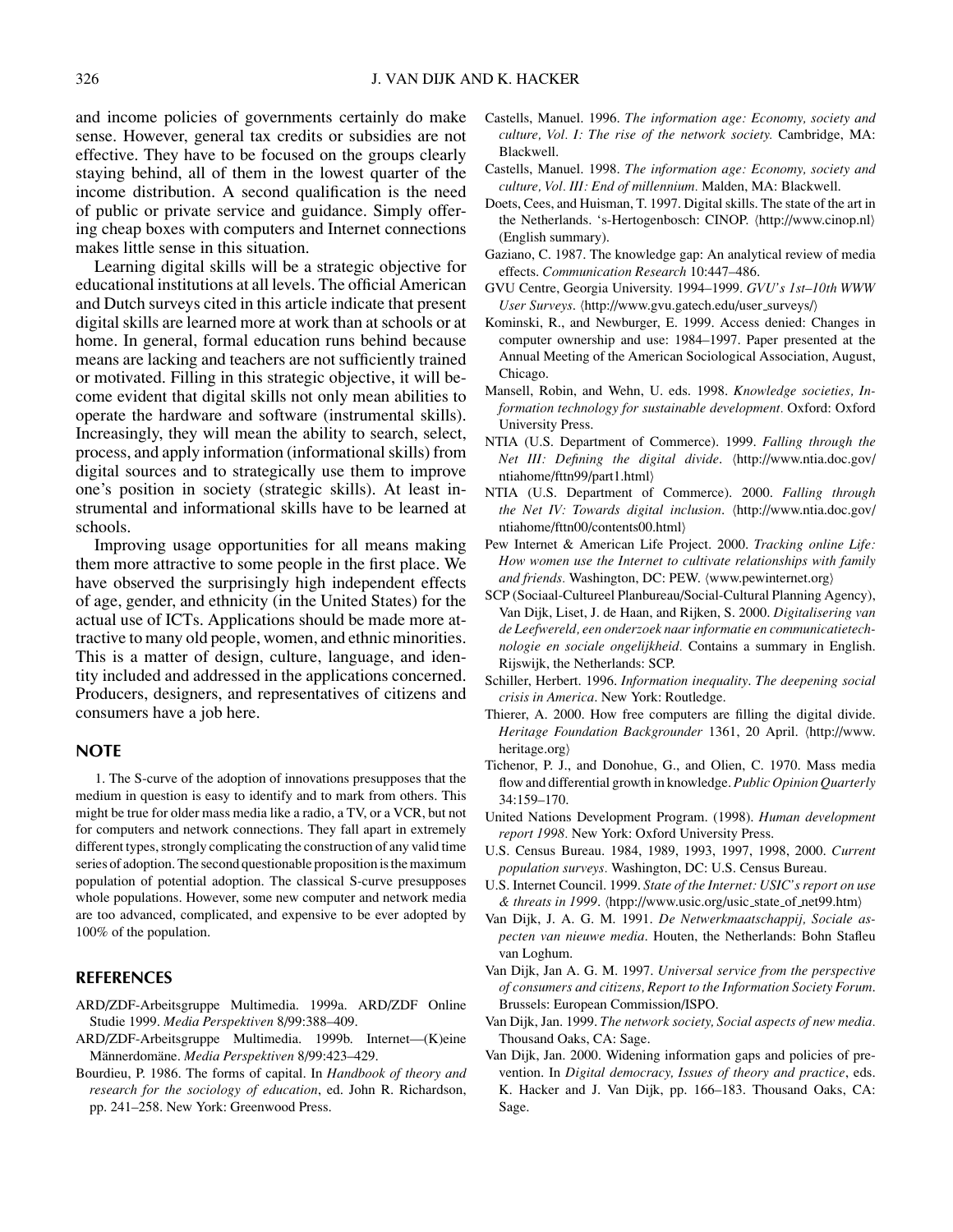Copyright © 2003 EBSCO Publishing